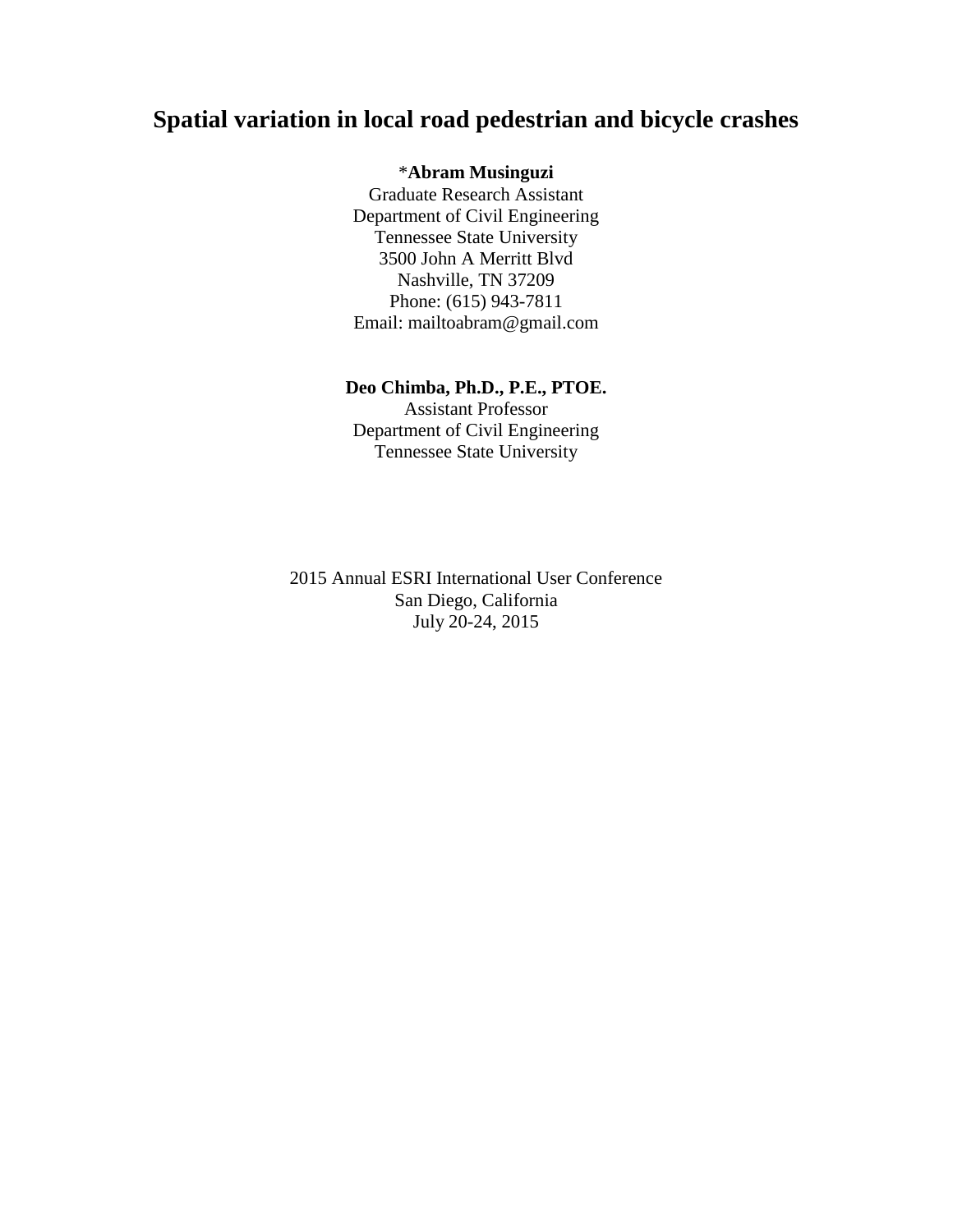### **Abstract**

Local roads represent a large proportion of pedestrians and bicyclists since they provide access to adjacent land. Therefore, identification of high pedestrian and bicycle crash zones on local roads to enhance safety is essential to develop and implement effective countermeasures. Application of Geographic Information Systems (GIS) has gained popularity in traffic safety as they offer immense potential to detect high crash locations. This paper conducted cluster analysis in GIS to identify spatial patterns and high concentration of local road pedestrian crash zones based on statewide crash data collected in Tennessee from 2008 to 2012. Poisson distribution was developed to ascertain whether crashes create clustered pattern by comparing the frequency distribution of observed block groups containing many crashes and those of expected (random) distribution. Chi square analysis was used to test whether two distributions are significantly different. The GIS kernel density tool was applied to create crash density map and locate crash clusters. The findings of this study indicate that pedestrian crash clusters are associated with lowincome households, households below poverty level, population with education less than high school and households without vehicles.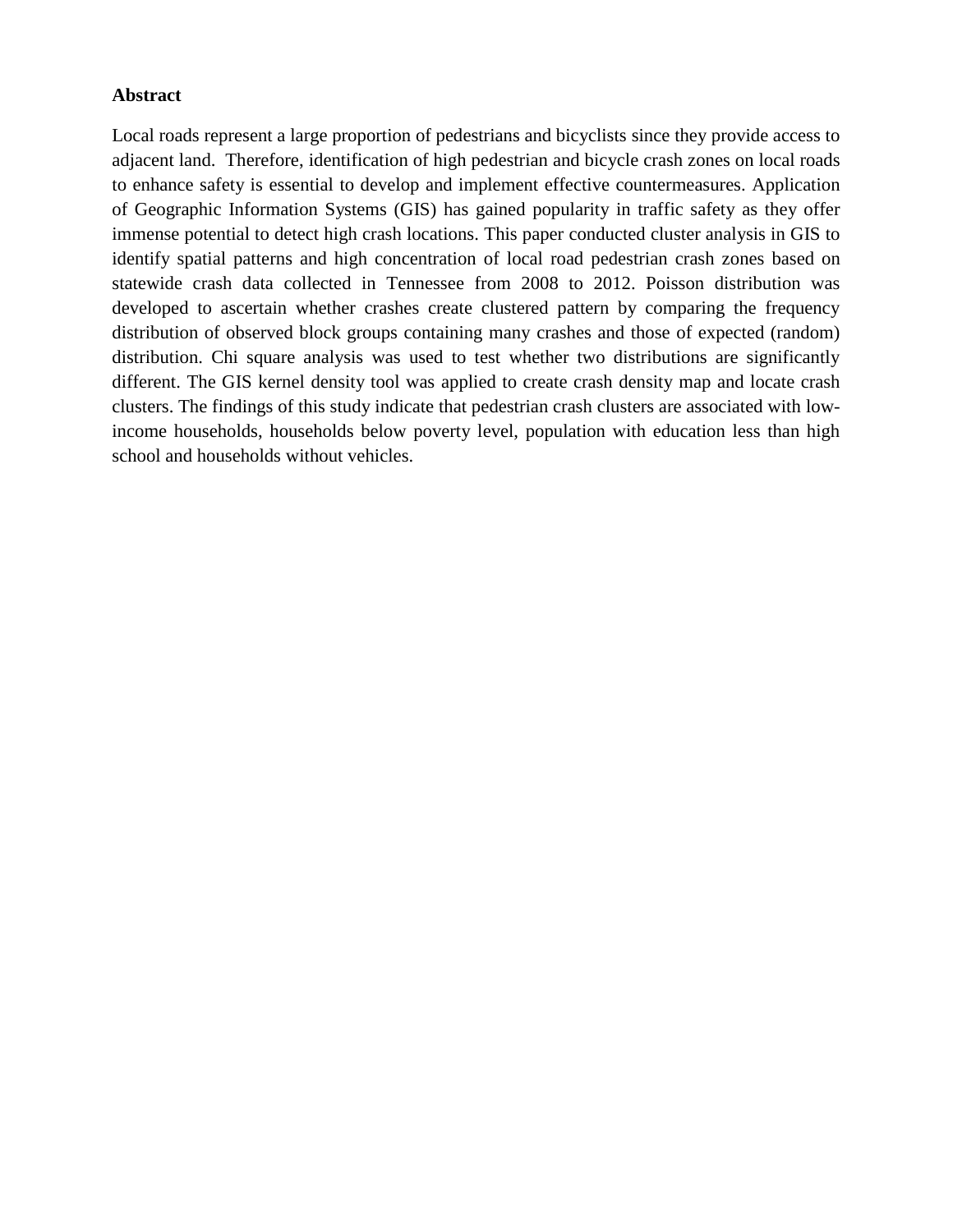#### **1. BACKGROUND**

Pedestrian and bicycle safety is a critical issue in the effort to promote walking and bicycling. Yet, statistics indicate that local roads represent the majority of pedestrian and bicycle crashes nationally. In the United States, 42 percent of pedestrian crashes occur on local streets and the largest portion of bicycle crashes (34 percent) occur on local streets [1]. The reason for this is that, exposure levels are likely to be high for the local roads, since their primary role is to provide direct access to land uses, a function that makes them the most numerous type of road in the classification system, and hence most likely to see high numbers of pedestrians and bicyclists.

Identifying high crash zones can help in understanding the factors that front high risks for pedestrians and bicyclists. Several analytical techniques and tools are available to identify high crash zones. However, in recent years, safety research has widely focused on the application of GIS to identify high crash zones. GIS turns statistical data, such as traffic crashes, and geographic data, such as roads and crash locations, into meaningful information for spatial analysis and mapping [2]**.** The identification of traffic accident hot spots provides an insight into the casual factors and is an essential step for appropriate allocation of safety improvements resources [3]. Moreover, identification of high crash zones provides better understanding of spatial patterns and clusters in crash data and this enhances the development of effective safety improvement strategies.

This paper adds to existing literature by introducing a GIS based tool to identify high crash zones for pedestrian crashes occurring on local roads using statewide crash data collected in Tennessee from 2008 to 2012 and demonstrating its application using results from Shelby County. The main goal of this work is to determine whether there is evidence that pedestrian and bicycle crashes occurring on local roads form spatial patterns among certain sociodemographic groups. Road traffic crashes can be analyzed from different spatial contexts to establish spatial associations. The measurements of these spatial dependencies integrated with GIS can help analyze spatial patterns and clusters in crash data to improve traffic safety.

There is vast existing literature on traffic safety analysis. However, majority of traditional traffic safety studies evaluated the impacts of various attributes deterministically, either qualitatively or quantitatively, such as the influence of various geometric, demographic and environmental factors on crash occurrences [4]. The key assumption of these models is that factors leading to crash events are independent of each other. However, this assumption is often true for crashes occurring in a small area where geographical conditions can be assumed homogeneous and as such, this assumption could be violated for crash analysis based at County or State level. The presence of spatial dependencies where values at one location are influenced by presence of other values in its geographic proximity often violates the assumption of independence that is applied in many statistical analyses [5]. Therefore, failure to account for spatial dependencies may often result in erroneous predictions in statistical analysis for geographic data because features lying in space influenced by geographical factors are bound to display some sort of spatial dependencies [6]

GIS application has increased enormously because of its ability to measure spatial autocorrelation in data [3, 7, 8, 9]. For pedestrian crashes that are influenced by geographical factors, it is important to analyze the spatial dependences of crash data spread in space. Various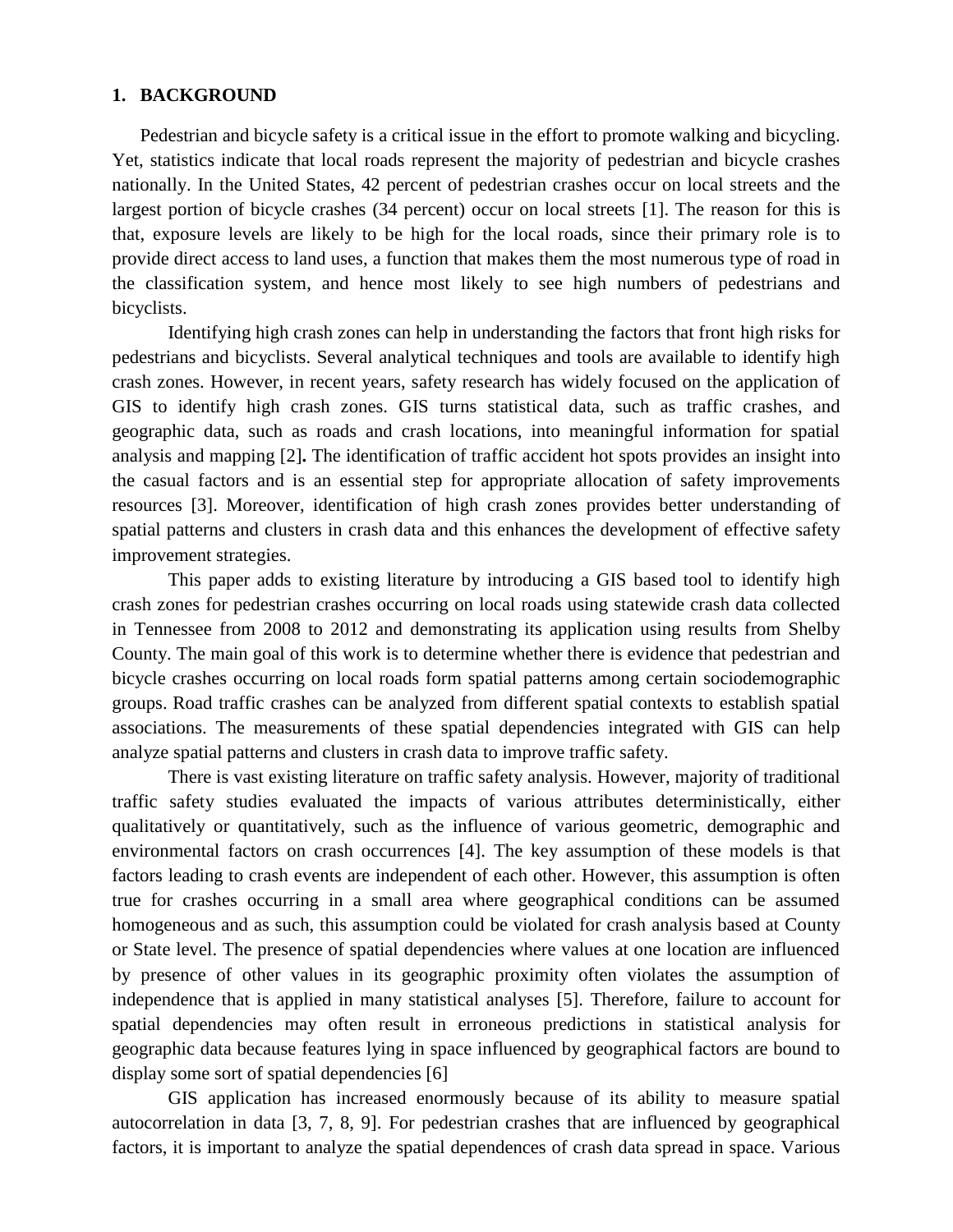tools are available in GIS to analyze spatial association of data. Understanding when to use which tool, and why can be confusing [10]. Generally, identifying spatial patterns in GIS can be categorized into two groups depending on their output. The first category consists of global measures such as Ripley's K-function, Getis's G-statistic and Moran's I. These global measures simply test whether a given point distribution differs from a random distribution. They can examine if there exists a general tendency to clustering of crashes and they do not reveal the location of clusters within the distribution [11]. The second category consists of local measures such as kernel density and the local-autocorrelation methods, which identify exact position of a cluster within a section or within a network. The methods from second category are more efficient as they are concerned with spatial dependencies on a localized scale [11].

In addition to locating the exact location of clusters, kernel density also offers an advantage of determining the spread of risk of an accident by defining a search radius (also called bandwidth) around a defined cluster in which there is an increased likelihood for a crash to occur based on spatial dependency. Previous studies such as [7] identified critical areas with high child pedestrian crash risk using kernel density estimation. The study [3] created kernel density maps subsequently disaggregated it to create a basic spatial unit of an accident hotspot. Another study [12] developed a kernel estimation method to automatically identify road traffic accident hot spots in Christchurch in New Zealand.

However, kernel density has one major drawback, which is the failure to determine the statistical significance of resulting clusters [3]. Researchers however supplement kernel density with statistical techniques to identify significant clustering. For instance, [12] used kernel density in conjunction with Monte Carlo simulation techniques, to identify statistically significant clusters. The study [13] identified hot spots using kernel density and applied Poisson distribution to test the statistical significance of contributing factors.

#### **2. METHODOLOGY**

Shelby County is located farthest West of Tennessee state, covers a geographical area of 784 mi² and is the most populous County with a population of 927,644 people according to 2010 census. Yet, traffic safety facts indicate that Shelby ranks highest in pedestrian fatalities Statewide [14]. Crash records from Tennessee Department of Transportation (TDOT) indicate that the majority of pedestrian and bicycle crashes occurred in Shelby County (Figure 1) for the study period from 2008 to 2012.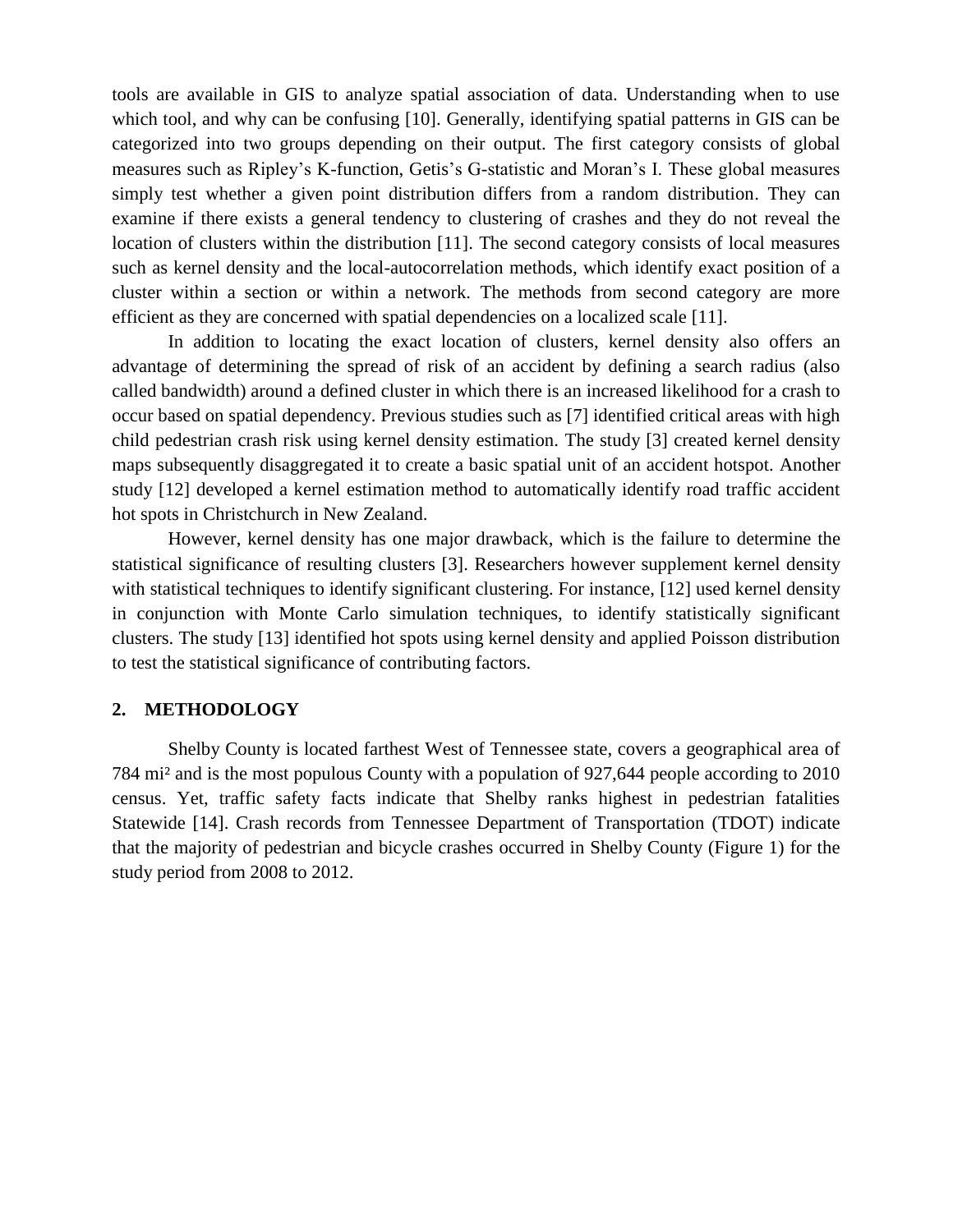

*Figure 1: Total Pedestrian and bicycle crashes by County (2008-2012)*

Meanwhile pedestrian crashes happen in Shelby because of high pedestrian exposures arising from high population density and different sociodemographic groups. Forexample the study [15] found pedestrian and bicycle crash clusters in major cities of Tennessee specifically Mephis in Shelby County and indicated that these crashes were correlated with percentage distribution of population by race, age groups, mean household income, percentage in the labor force, poverty level, and vehicle ownership.



*Figure 2: Map Shelby County showing distribution of local road pedestrian crashes*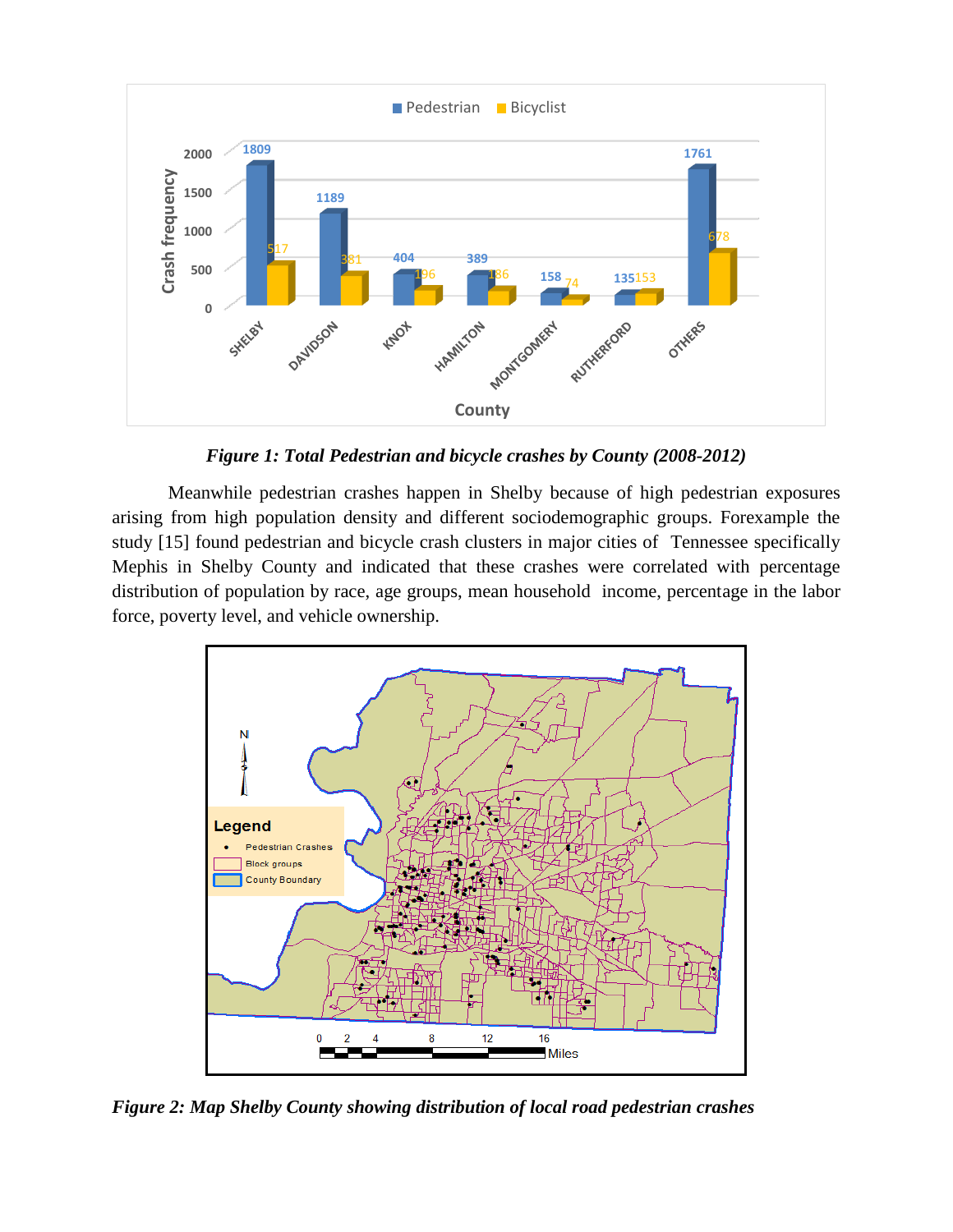Hauer suggested that these traffic accidents could be reduced by applying appropriate remedial measures [16]. However, the success of these remedial measures depends on in-depth analysis of traffic accident records. Therefore, it is important to collect accurate, precise and reliable data with the traffic accident reports [13]. In this study pedestrian and bicycle, crash data were obtained from Tennessee Road Information Management System, a database managed by Tennessee Department of Transportation. Because of small number of bicycle crashes, this study focused only on pedestrian crashes for data analysis. Out of the initial 4,816 pedestrian crash records collected from 2008 to 2012, 492 crashes occurred on local roads in Tennessee. Sociodemographic data was obtained from US census bureau and was collected at Census block group level. The 2006-2010 American Community Survey 5-year estimates were used and contain 4,125 block groups with information such as population counts, household income, poverty status, population age, mode of transport to work and household vehicle ownership.

Basing on these data, a GIS kernel density methodology was developed to identify crash clusters by analyzing spatial patterns of crashes. Crash clusters define locations with unusual high concentration of crash occurrence. McCullough, suggests that many of the cluster analysis techniques use the base idea of computing the number of cases within a determined area and then testing the count that results for statistical significance using a Poisson or Bernoulli type statistical test [17]. This study based on two different methods to determine clustering of pedestrian crashes. First, we computed threshold value using Poisson distribution for Census block group crash counts. Poisson distribution was used to estimate the number of crashes that would be expected to occur in a block group in a given period. If *Y* is a random variable that describes accidents occurrence over time and *y* represents the observed number of accidents over a given time-period, then the mean of *Y* is *Λ* (also the random variable), and where  $Λ = μ$ , *Y* is Poisson distributed with parameter *µ*.

The number of pedestrian crashes that occurred in a five-year period was calculated in each Census block group by conducting spatial analysis in Arc GIS and consequently we created a frequency table for observed crashes in each Census block group for the entire study period. The table lists number of block groups containing no accident, one accident, two accidents and so on. Then frequency table for the expected distribution was calculated based on Poisson distribution. To do this, the probability that a given number of accidents will occur in a Census block group is calculated first by finding the average number of accidents per block group, referenced as *µ*.

$$
\mu = \frac{n}{N} \tag{1}
$$

where,  $\mu$  is average number of accidents per block group,  $n$  is the number of pedestrian crashes and  $N$  is the number of Census block groups.  $\mu$  is used to determine the probability of particular of pedestrian crashes occurring in a given Census block group. The Poisson probability function can be written as follows,

$$
p(x) = \frac{e^{-\mu} \mu^x}{x!} \tag{2}
$$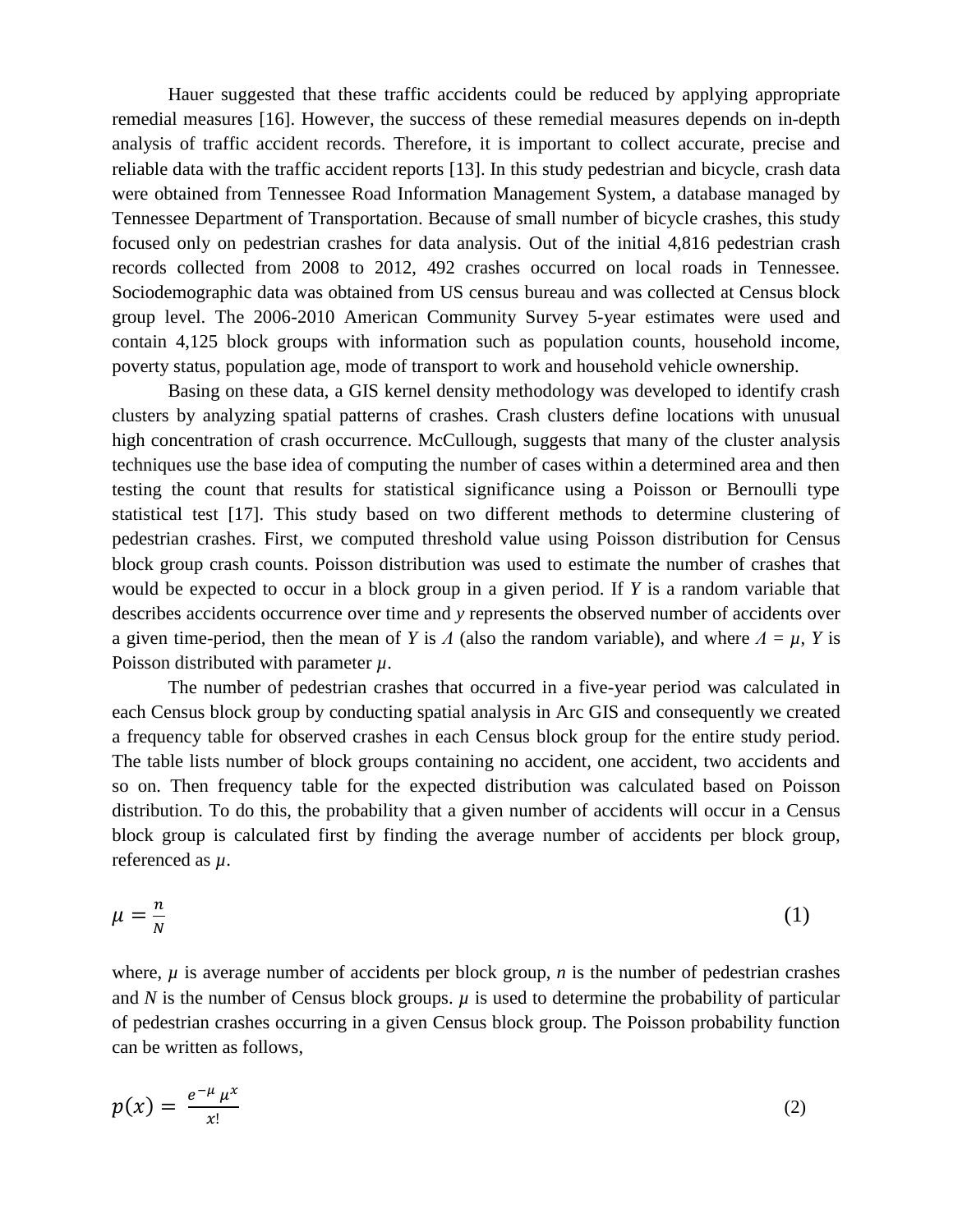where,  $p(x)$  is the probability of x number of pedestrian crashes per Census block group,  $e$  is Euler's constant. This equation is used to calculate the probability of crash occurrence, and these probabilities are listed in the frequency Table 1. The probability for each category of crashes (i.e. 0,1…4 or more) is multiplied by the total number of Census block groups to get the number of block groups expected to experience certain number of crashes. The expected and observed frequency distributions are compared to determine whether the accidents create a pattern. If the table for the observed distribution has more block groups containing many accidents than those of the table for the random distribution, then the crashes create a clustered pattern. However, Chi square test does not account for the location of each Census block group, but it is an appropriate test to make an initial comparison between both distributions. From Figure 3, it can be seen that there is about 88.8% chance that a local road pedestrian crash will not occur in a given Census block group.

| Number of     | Observed frequency        | Total number | Probability | Expected          |
|---------------|---------------------------|--------------|-------------|-------------------|
| crashes $(x)$ | $(\mathrm{f}_\mathrm{o})$ | of crashes   | P(x)        | frequency $(f_e)$ |
|               | 3724                      |              | 0.888       | 3661.21           |
|               | 328                       | 328          | 0.106       | 436.68            |
|               | 58                        | 116          | 0.006       | 26.04             |
|               |                           | 36           | 0.000       | 1.04              |
| 4 or more     |                           |              | 0.000       | 0.03              |
|               | 4125                      | 492          | 1.000       | 4125.00           |

*Table 1: Observed and expected frequency distributions*



*Figure 3: Poisson probability of crash occurrence*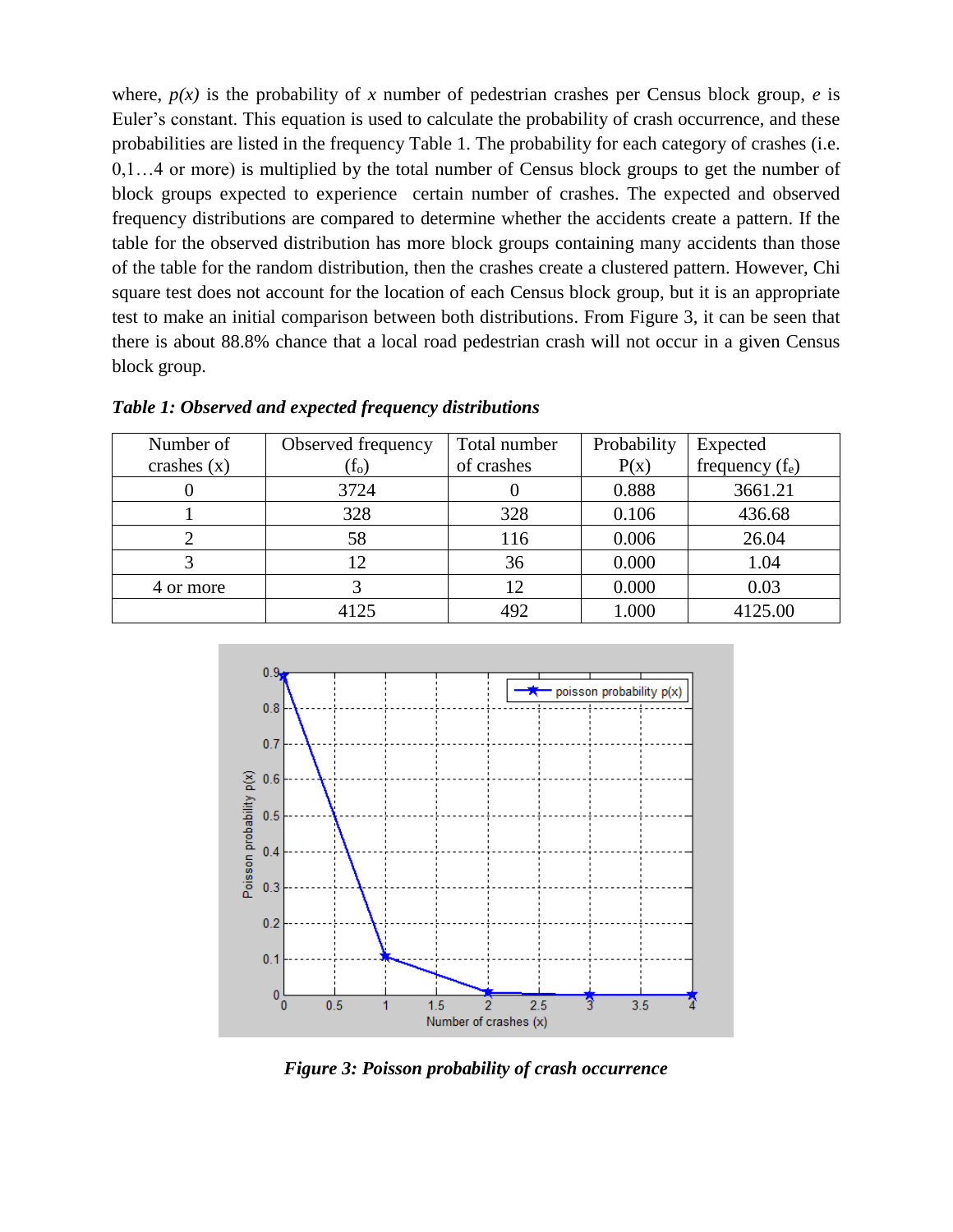#### **Chi-Square Analysis**

The study tested goodness of fit of data to a Poisson distribution by comparing observed (actual) and expected frequencies. Chi-square test was used to determine whether two frequency distributions are significantly different. For each category of crashes, the expected number of Census block groups (*f*e) is subtracted from the observed number of Census block groups (*f*o). The difference is squared and divided by expected number and the results are then summed for all frequency levels. The Chi-square statistic  $(\chi^2)$  is given by the following equation;

$$
\chi^2 = \sum_{i=1}^{k} \frac{\left(f_{o_i} - f_{e_i}\right)^2}{f_{e_i}}
$$
 (3)

 $f_{o_i}$  = observed frequency  $f_{e_i}$  = expected frequency  $k =$  number of frequency classes

The purpose of Chi Square test is to provide for one of two decisions: First, it is not very likely that the observed distribution is in fact identical with the expected distribution, and second, the observed distribution could be identical with the expected distribution. Therefore, it can be seen that either decision can be erroneously made. The first decision can be wrong if in fact the expected distribution is the observed distribution. On the other hand, second decision can be wrong if the observed distribution is in fact different from the expected distribution. Statistical tests of significance allow for specifying the probability of making either of these types of error. Common significance levels are (0.01, 0.05 and 0.10). For instance, when a test is made at the 5% confidence level, the engineer takes the chance that 5%, of the rejected expected distributions are in fact identical with the corresponding observed distributions.

| X    |      |         |            | $(f_{\rho} - f_{\rho})^2$ | $(f_o - f_e)2$ |
|------|------|---------|------------|---------------------------|----------------|
|      | 3724 | 3661.21 | 62.791     | 3942.77                   | 1.08           |
|      | 328  | 436.68  | $-108.682$ | 11811.85                  | 27.05          |
|      | 58   | 26.04   | 31.958     | 1021.30                   | 39.22          |
|      | 12   | 1.04    | 10.965     | 120.22                    | 116.12         |
| $4+$ |      | 0.03    | 2.969      | 8.82                      | 285.55         |
|      |      |         |            |                           | 469.01         |

*Table 2: Chi Square distribution*

To determine whether the number of crashes follows a Poisson distribution, the null and alternative hypotheses are:

Null hypothesis, H<sub>0</sub>: Observed and expected distributions are identical.

Alternative hypothesis, H<sub>1</sub>: Observed and expected distributions are significantly different.

The Poisson distribution has one parameter, its mean  $\mu$ , whose value is required in the null and alternative hypotheses. The mean can be either a value based on past knowledge, or a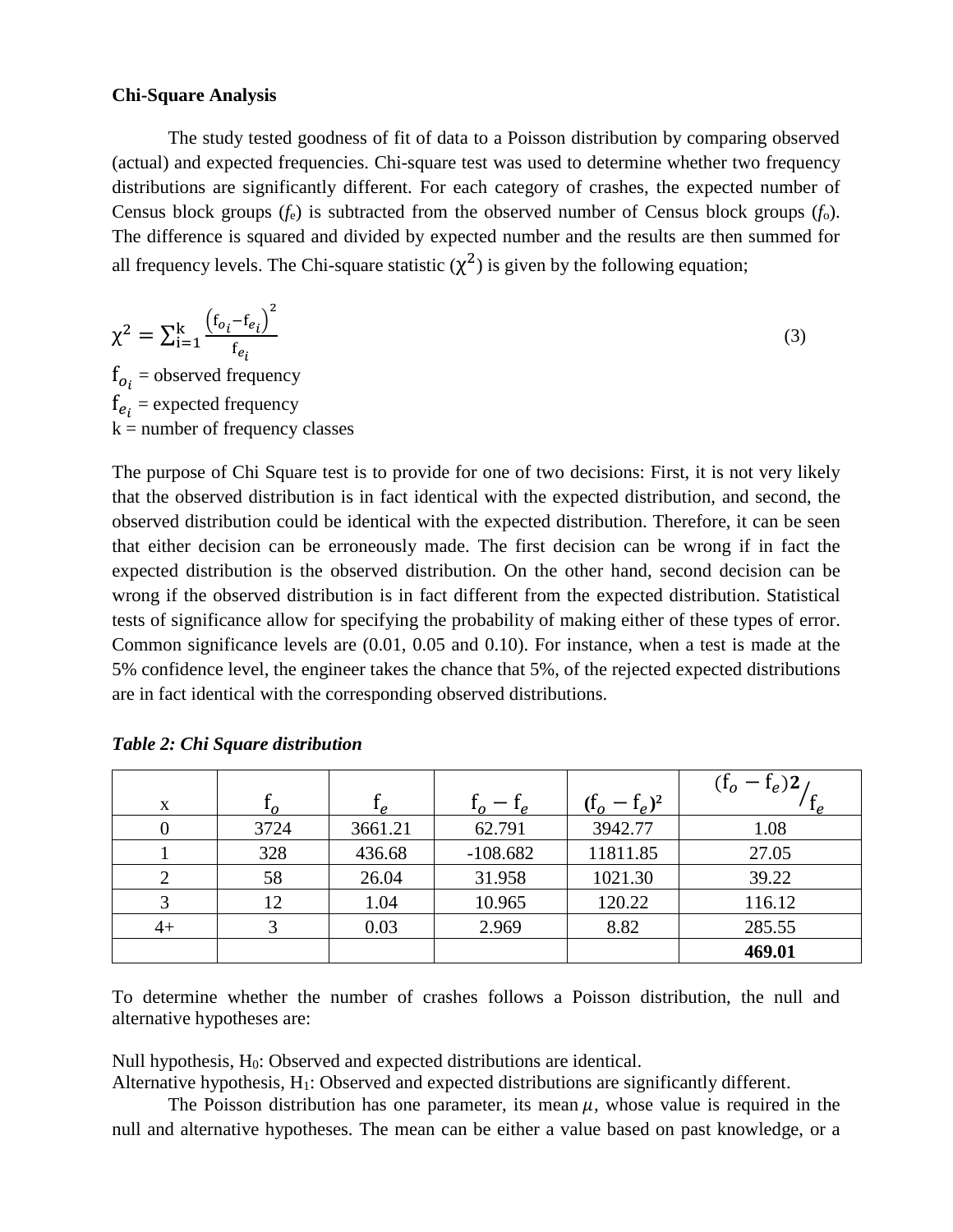value estimated from sample data. In this study, the mean of crashes was estimated from the data as 0.12. Because we estimated the mean of the Poisson distribution from the data, the number of degrees of freedom are  $= 5 - 1 - 1 = 3$ . Using the threshold value of 0.05 level of significance, the critical value of  $\chi^2$  with 3 degrees of freedom is 7.815 (from Chi Square distribution table). The decision rule is; Reject  $H_0$  if  $\chi$ 2 > threshold value; otherwise do not reject H<sub>0</sub>. From Table 2, since  $\gamma$ 2 = 469.01 > 7.815, the decision is to reject *H*<sub>0</sub>. Therefore, there is sufficient evidence to conclude that the data fits a Poisson distribution and therefore we were 95% confident that there is significant difference between the observed and the expected data. The distribution curve for observed and expected frequencies can be seen in Figure 4.



*Figure 4: Observed and expected distribution of crashes*

After establishing that crashes create a clustered pattern in block groups, kernel density method in GIS was used to identify the location of crash clusters in a search radius of 0.5-mile area. Kernel Density calculates a magnitude per unit area from point or line features using a kernel function to fit a smoothly tapered surface to each point or line. Kernel density estimation involves placing a symmetrical surface over each point and then evaluating the distance from the point to a reference location based on a mathematical function and then summing the value for all the surfaces for that reference location as shown in Figure 5. This procedure is repeated for successive points and allows placing a kernel over each crash observation. By summing these individual kernels to give the density estimate for the distribution of crash points [3]. The kernel function can be expressed as;

$$
f(x,y) = \frac{1}{nh^2} \sum_{i=1} K\binom{d_i}{h}
$$
\n<sup>(4)</sup>

Where  $f(x, y)$  is the density estimate at the location  $(x, y)$ , *n* the number of observations, *h* is the search radius or bandwidth, *K* is kernel function, and  $d_i$  is the distance between the location  $(x, y)$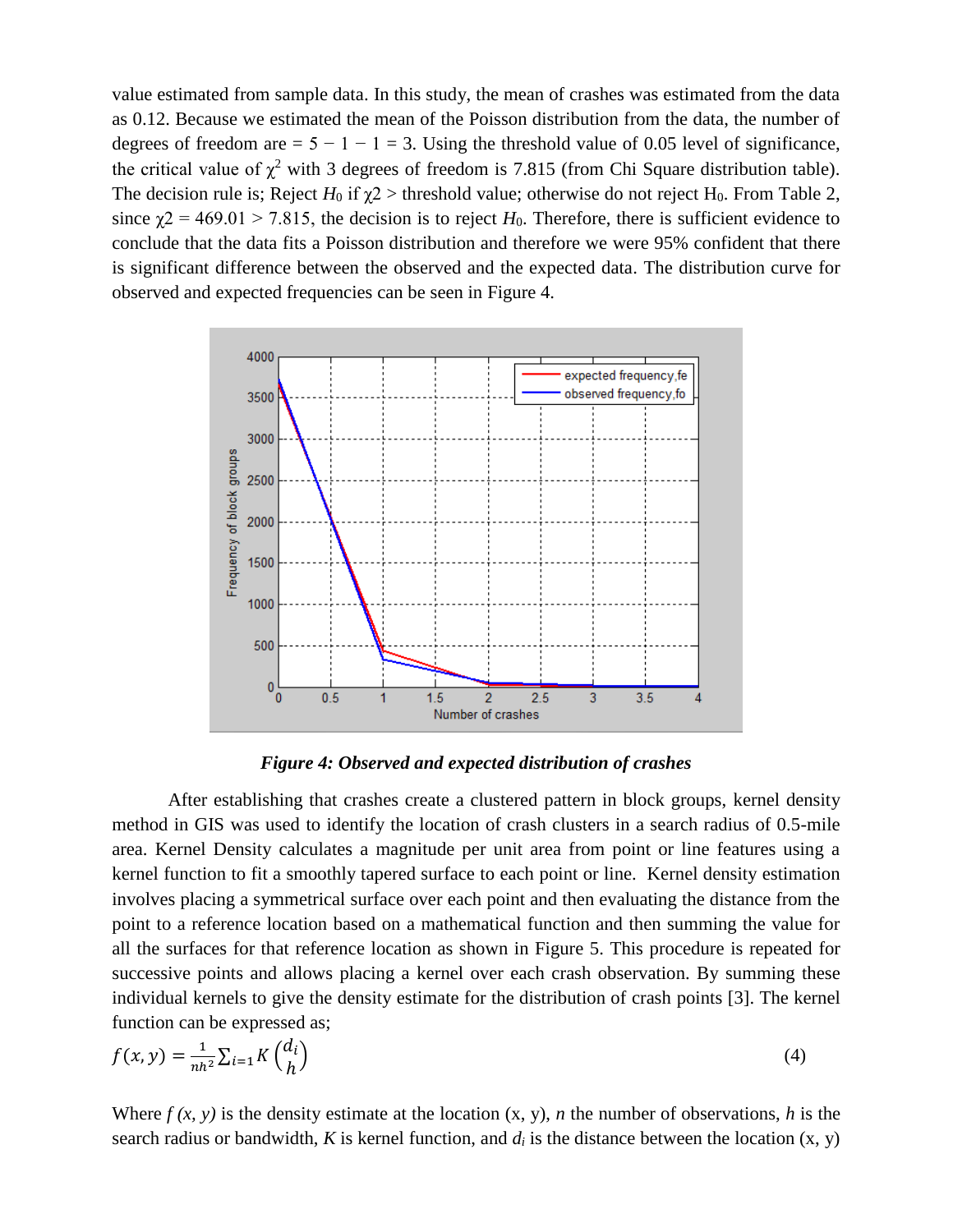and the location of the i<sup>th</sup> observation of features that fall within the search area. The search radius affects the resulting density map in a way that if the radius is increased there is a possibility that the circular neighborhood would include more feature points which results in a smoother density surface [9, 18]



*Figure 5: Principle of kernel density (Source: Erdogan, et al. 2008)*

## **3. RESULTS AND DISCUSSION**

Kernel density tool was used to create crash density maps using a search radius of 0.5 miles. The resulting density map is presented in Figure 6. After determining high crash zones (clusters), we investigated the accident causal factors at these locations. Sociodemographic data was overlaid on the cluster map to identify neighborhood characteristics of each pedestrianvehicle crash hot spot. We determined association of crash clusters with respect to average household income, poverty status, vehicle ownership, education attainment and mode of transport to work. Results in Figure 8 indicate that clustering is evident among households below poverty level. Poverty threshold is defined by US census bureau basing on the total household income and the number of family members [19]. Similarly, crash clusters were observed among neighborhoods of low average household income (Figure 7). Low-income populations travel less frequently, have the lowest income groups and are much less likely to own an automobile [20]. Lower mobility of low-income households may reflect their higher rates of unemployment, lower education attainment, and low vehicle ownership. Moreover, results from this study indicate clustering among neighborhoods of households without vehicles (Figure 9), implying more people make their trips by foot compared to households that own 2 or more cars, which expose them to crash risks. Additionally, car ownership is highly associated with travel mode choice, for instance clusters were observed among block groups with large number of people who commute to work by walking whereas clusters were not evident among neighborhoods with population that commute to work by private car. This study also identified a correlation between education and pedestrian crashes. For example, crash clusters were observed in areas with high number of people with education less than high school.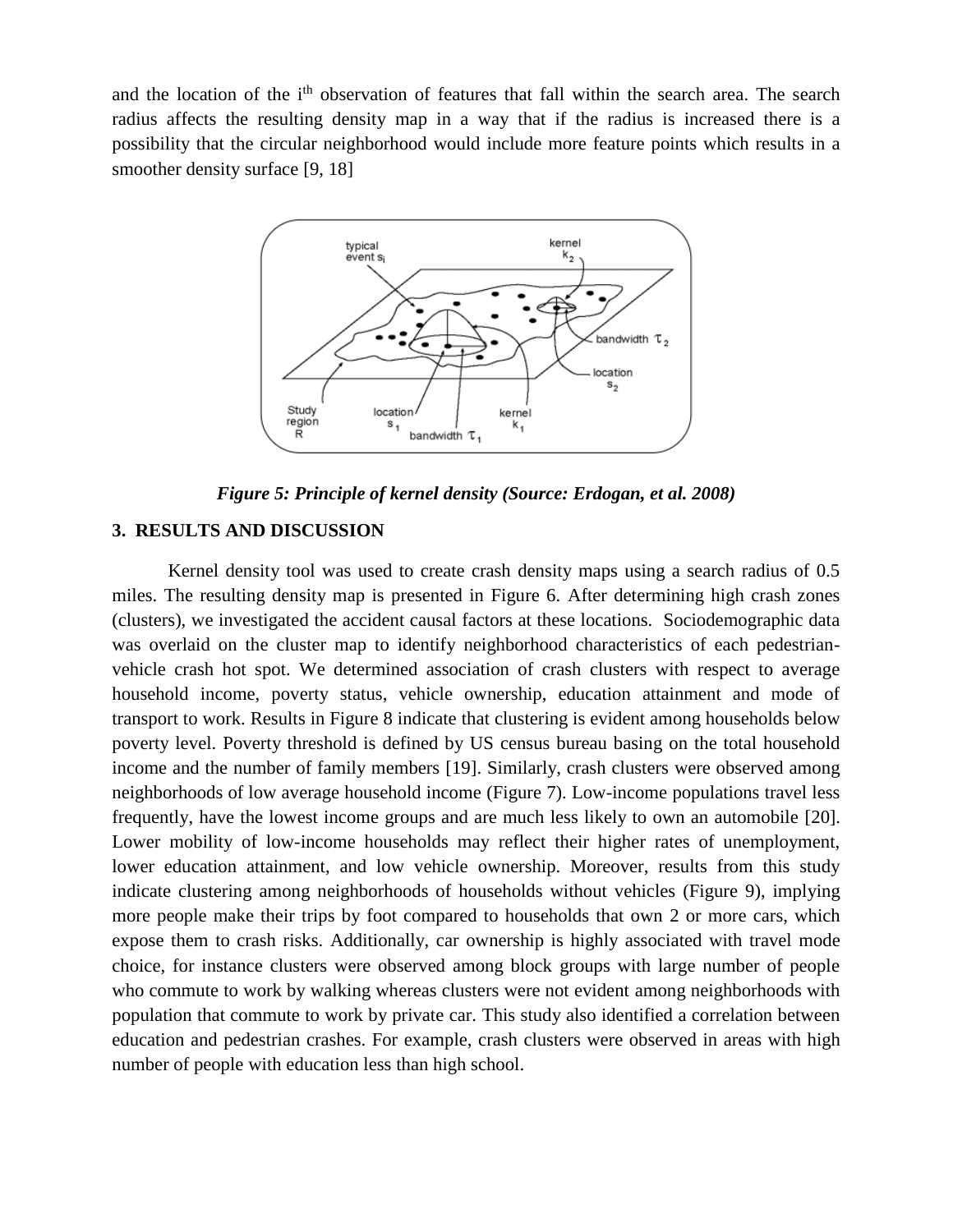

*Figure 6: Map showing location of clusters*



*Figure 7: Pedestrian crash clusters with average household income*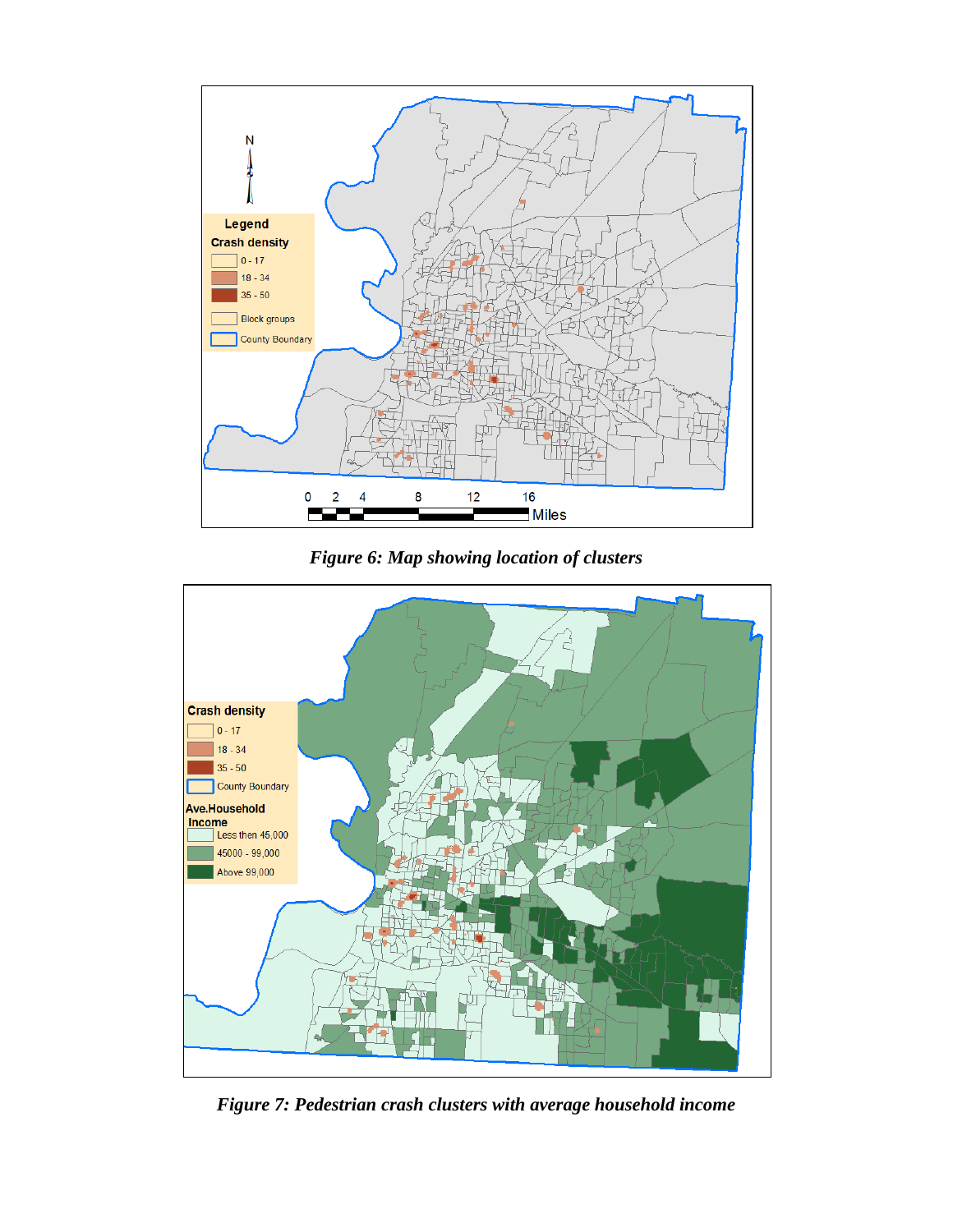

*Figure 8: Pedestrian crash clusters with poverty status*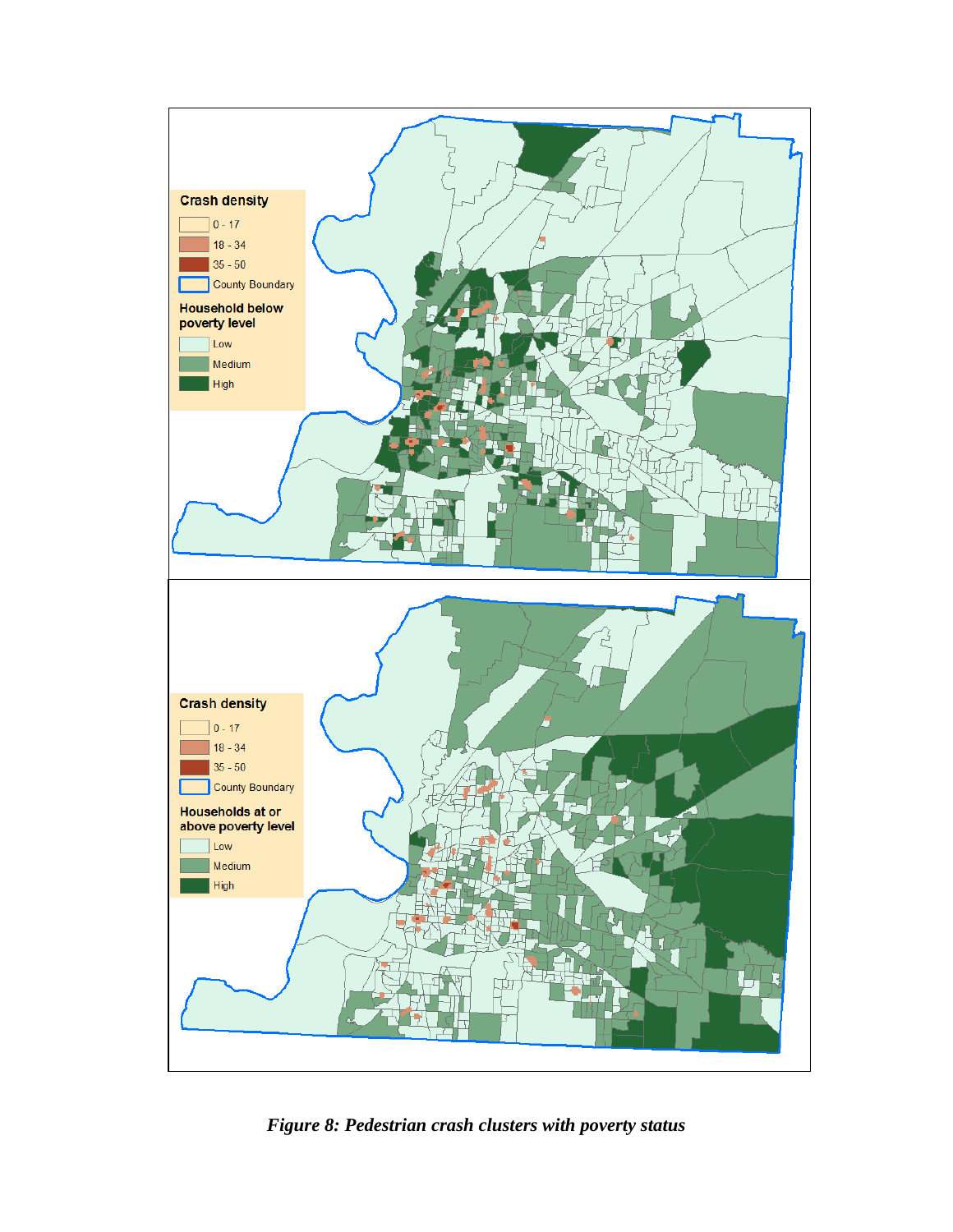

*Figure 9: Pedestrian crash clusters with household vehicle ownership*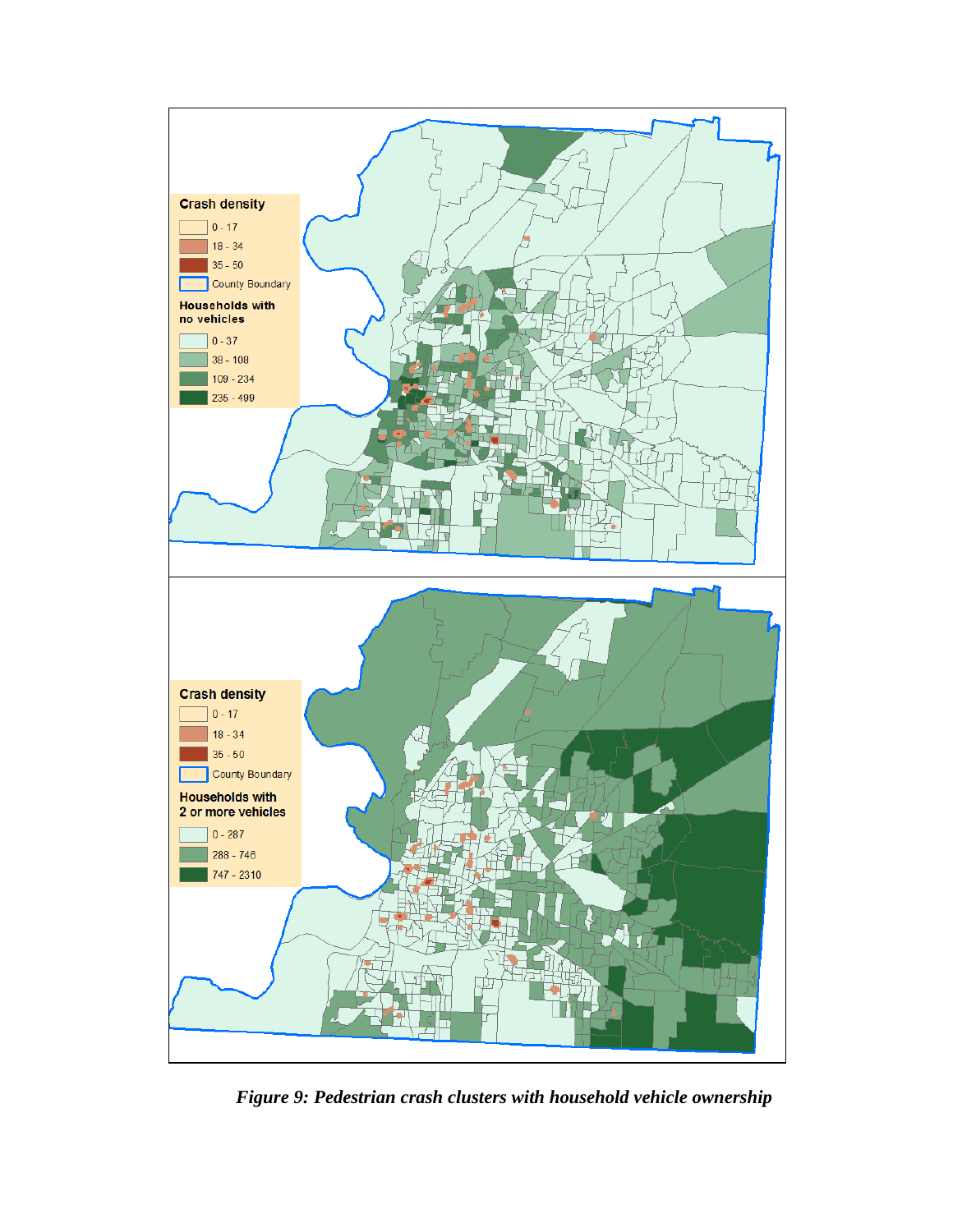## **4. CONCLUSIONS**

This paper presents a GIS methodology to identify high-density local road pedestrian crash zones and determines the causal factors. The use of this methodology is based on statewide crash data collected in Tennessee from 2008 to 2012. At first Poisson distribution was developed to ascertain whether crashes create clustered pattern by comparing the frequency distribution of observed Census block groups containing many rashes and those of expected (random) distribution. Chi square analysis was performed to find out whether two distributions are significantly different. The GIS kernel density estimation tool was then used to create crash density map and locate crash clusters. By overlaying socioeconomic data on density map, crash clusters were evidently associated with low-income households, households below poverty level, population with education less than high school and households without vehicles. Our study helps to explain why pedestrian crashes are more frequent with certain sociodemographic groups than with others. These results are useful to guide traffic planning process and can assist local decision-makers to develop effective countermeasures to reduce pedestrian crashes.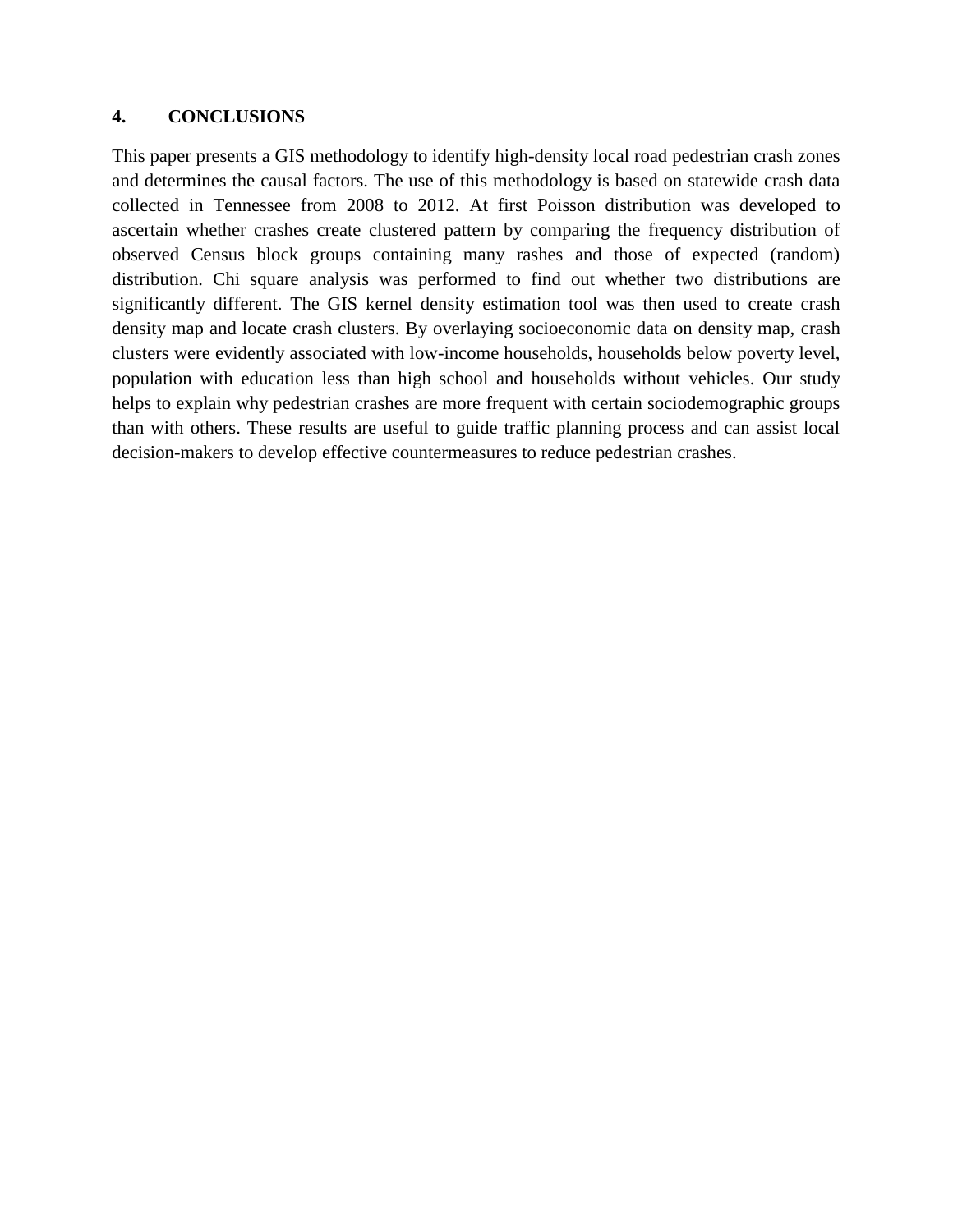## **References**

- [1] W. W. Hunter, W. E. Pein and J. C. Stutts, "Pedestrian and Bicycle Crash Types of The Early 1900's," Federal Highway Administration,Publication No. FHWA-RD-95-163, McLean,VG, 1996.
- [2] FHWA, "GIS Tools for Improving Pedestrian & Bicycle Safety TechBrief, FHWA RD-00- 153, Federal Highway Administration (FHWA)," U.S. Department of Transportation (U.S. DOT), 2000.
- [3] T. K. Anderson, "Kernel density estimation and K-means clustering to profile road accident hotspots," *Accident Analysis and Prevention ,* vol. 41, p. 359–364, 2009.
- [4] V. Shankar, F. Mannering and W. Barfield, "Effect of roadway geometrics and environmental factors on rural freeway accident frequencies," *Accid. Anal. and Prev,* vol. 27, no. 3, p. 371–389, 1995.
- [5] G. Khan, X. Qin and D. A. Noyce, "Spatial Analysis of Weather Crash Patterns," *Journal of Transportation Engineering,* vol. 134, no. 5, pp. 191-202, 2008.
- [6] A. Getis and J. K. Ord, "The Analysis of Spatial Association by Use of Distance Statistics," *Geographical Analysis,* vol. 24, no. 3, p. , 1992.
- [7] C. A. Blazquez and M. S. Celis, "A spatial and temporal analysis of child pedestrian crashes in Santiago, Chile," *Accident Analysis and Prevention,* p. 304–311, 2013.
- [8] A. Bulajića, D. Jovanovićb, B. Matovićc and S. Bačkalićd, "Identification of High-Density Locations with Homogeneous attributes of Pedestrian crashes in the Urban area of Novi Sad," Borsko Jezero, 2014.
- [9] B. P. Loo, S. Yao and J. Wu, "Spatial Point Analysis of Road Crashes in Shanghai A GISbased Network Kernel Density Method," in *Geoinformatics, 2011 19th International Conference* , Shanghai, 2011.
- [10] D. W. Allen, GIS Tutorial 2:Spatial Analysis Workbook, ESRI Press, 2001.
- [11] M. Bíl, R. Andrásik and Z. Janoska, "Identification ofhazardous road locations oftraffic accidents by means ofkernel density estimation and cluster significance evaluation," *Accident Analysis and Prevention ,* vol. 55, p. 265–273, 2013.
- [12] C. E. Sabel, S. Kingham, A. Nicholson and P. Bartie, "Road traffic accident simulation modeling-a Kernel estimation approach.Presented at SIRC The 17th Annual Colloquium of